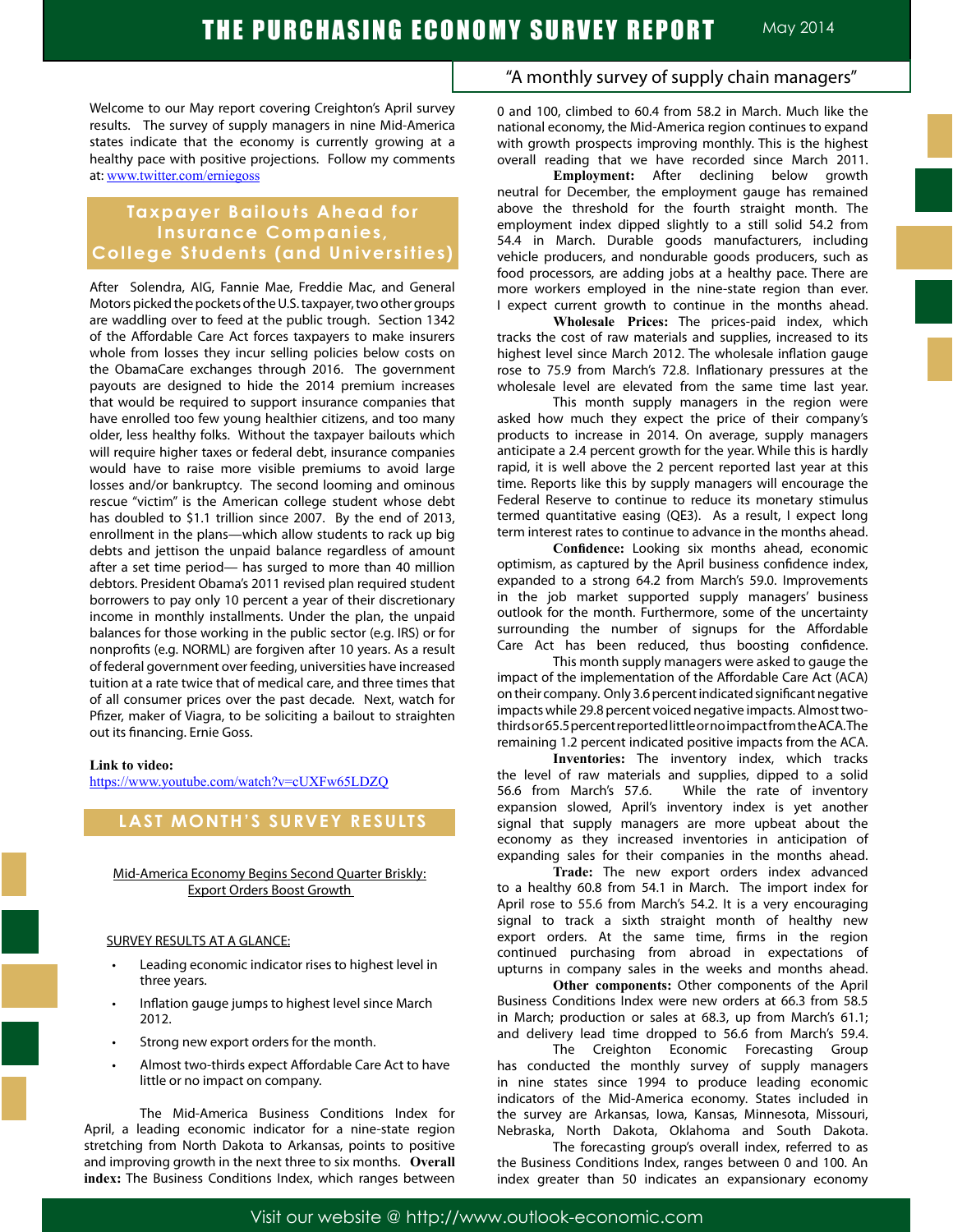# "A monthly survey of supply chain managers"

May 2014 **May 2014** 

# THE PURCHASING ECONOMY SURVEY REPORT

over the course of the next three to six months. The Business Conditions Index is a mathematical average of indices for new orders, production or sales, employment, inventories and delivery lead time. This is the same methodology used by the National Institute for Supply Management, formerly the Purchasing Management Association, since 1931.

### **MID-AMERICA STATES**

### ARKANSAS

The April overall index, or leading economic indicator, for Arkansas expanded to 62.9 from 62.6 in March. Components of the index from the monthly survey of supply managers were new orders at 70.9, production or sales at 58.2, delivery lead time at 62.5, inventories at 64.3, and employment at 58.8. Growth among business services and durable goods manufacturing firms more than offset pullbacks for nondurable goods manufacturers. Despite impressive gains among durable goods manufacturers in Arkansas over the past year, the state's manufacturing sector has approximately 18 percent fewer manufacturing workers today than shortly before the national recession began.

#### IOWA

Iowa's Business Conditions Index was unchanged from March's very healthy 67.2. Components of the index from the monthly survey of supply managers were new orders at 72.2, production or sales at 72.9, delivery lead time at 60.6, employment at 64.3, and inventories at 66.1. Durable goods manufacturers and ethanol producers more than offset weaker conditions for food processors in Iowa. Despite impressive gains among durable goods manufacturers in the state over the past year, Iowa's manufacturing sector has almost 10 percent fewer manufacturing workers today than shortly before the national recession began.

#### **KANSAS**

The Kansas Business Conditions Index for April expanded to a healthy 61.0 from 54.6 in March. Components of the leading economic indicator from the monthly survey of supply managers were new orders at 64.4, production or sales at 71.0, delivery lead time at 43.7, employment at 56.8, and inventories at 69.3. Durable goods producers continue to experience weaker economic conditions but expansions among nondurable goods producers more than offset this weaker activity. Despite impressive gains among nondurable goods manufacturers in Kansas over the past year, the state's manufacturing sector has approximately 15 percent fewer manufacturing workers today than shortly before the national recession began.

#### MINNESOTA

For 17 straight months, Minnesota's Business Conditions Index has remained above growth neutral. The index dipped to a healthy64.9 from March's 66.1. Components of the index from the April survey of supply managers in the state were new orders at 70.0, production or sales at 73.3, delivery lead time at 64.1, inventories at 64.6, and employment at 52.4. Despite impressive gains among durable goods and nondurable goods manufacturers in the state over the past year, Minnesota's manufacturing sector has almost 10 percent fewer manufacturing workers today than shortly before the national recession began.

### MISSOURI

The April Business Conditions Index for Missouri grew to 54.8 from 53.8 in March. Components of the survey of supply managers in the state for April were new orders at 55.2, production or sales at 56.3, delivery lead time at 57.5, inventories at 53.1, and employment at 52.1. The state's durable goods manufacturing sector, especially

For April, Creighton University's survey of supply managers and the national survey of supply managers point to improving growth for through the second quarter of 2014.

# May 2014 November 2004 November 2004 THE PURCHASING ECONOMY SURVEY REPORT

- U.S. employers added 288,0000 jobs in April and unemployment rate declined to 6.3%, its lowest le since 2008.
- Exports rose by 2.3% in March to their highest level sin November thus narrowing the nation's trade deficit

that tied to vehicle production, continues to expand at a healthy pace. Despite impressive gains among durable goods manufacturers over the past year, Missouri's manufacturing sector has approximately 15 percent fewer manufacturing workers today than shortly before the national recession began.

#### **NEBRASKA**

- In April 733,000 Americans gave up on job search and the labor market. The number of long-term unemplo still stands at 3.5 million.
- New residential housing construction remains we As a result, house prices are growing at unsustaina paces for much of the U.S. Watch for bubbles.
- April's consumer price index rose by 0.3%. This is high for comfort.

- CPIs: On June 17, the Bureau of Labor Statistics relea consumer price indices for April and May, respective Monthly increases of more than 0.2% will encoura the Fed to maintain and potentially reduce its mont bond buying program. It will point to higher long-te interest rates and could even encourage the Fed to r short-term interest rates before the end of 2014. Th a very, very important release.
- Retail Sales: On June 12, the U.S. Census Bureau release retail sales numbers for May. An increase of m than 1% from May's retail sales will be bullish for economy but bearish for bonds as the threat of inflat rises.
- Jobs: On Friday June 6, the U.S. Bureau of Labor Statis (BLS) will release employment report for May. Anot strong report (job additions above 200,000) will res in long term interest rates rising more quickly.

The April Business Conditions Index for Missouri grew to 54.8 from 53.8 in March. Components of the survey of supply managers in the state for April were new orders at 55.2, production or sales at 56.3, delivery lead time at 57.5, inventories at 53.1, and employment at 52.1. The state's durable goods manufacturing sector, especially that tied to vehicle production, continues to expand at a healthy pace. Despite impressive gains among durable goods manufacturers over the past year, Missouri's manufacturing sector has approximately 15 percent fewer manufacturing workers today than shortly before the national recession began.

- $\cdot$  Wage gains to escalate the second half of 2014 specific occupations (e.g. welders, software develop accountants) due to shortages.
- Monthly rents to begin increasing more swiftly as m and more Americans seek housing.
- • Inflation to pick up in the second half of 2014.

Conference Board (May 2014) "Widespread La Shortages Ahead for the U.S." American workers have endured six years of depleted wealth, stagnant wages, and general insecurity. But their fortunes are about to

#### NORTH DAKOTA

North Dakota's leading economic indicator slipped to a healthy 60.2 from March's 60.3. Components of the overall index from the monthly survey of supply managers for April were new orders at 55.0, production or sales at 52.8, delivery lead time at 51.2, employment at 82.2, and inventories at 52.98. Durable and nondurable goods manufacturing firms are expanding at a solid pace adding to the significant boost from energy linked firms. Despite positive gains among manufacturers in the state over the past year, North Dakota's manufacturing sector has approximately 3.4 percent fewer manufacturing workers today than shortly before the national recession began.

|                                      | "A monthly survey of supply chain managers"                                                                                                                                                                                                                                                                                                                                                                 |
|--------------------------------------|-------------------------------------------------------------------------------------------------------------------------------------------------------------------------------------------------------------------------------------------------------------------------------------------------------------------------------------------------------------------------------------------------------------|
| the<br>evel<br>ince                  | change, according to a surprising new study from The<br>Conference Board. From a Buyer's Market to a Seller's<br>Market predicts unemployment in the United States -<br>currently 6.3 percent and falling rapidly - will reach its<br>"natural rate" of 5.5 percent by late-2015. The decline will<br>continue well past this benchmark; over the next 15 to                                                |
| t.                                   | 20 years, U.S. unemployment may even dip below 3.8<br>percent, the lowest rate recorded since the 1960s."                                                                                                                                                                                                                                                                                                   |
| l left<br>yed                        | <b>Goss Eggs</b><br>(Recent Dumb Economic Moves)                                                                                                                                                                                                                                                                                                                                                            |
| eak.<br>able<br>too                  | The anti-science, Luddites are at it again. Vermont<br>$\bullet$<br>Governor Peter Shumlin signed a law requiring food<br>producers to label foods that contain genetically<br>modified farm products. This will force the price of food<br>up dramatically making it unaffordable for many families<br>to live in this state. Even when advisable, food labeling<br>laws cannot be set at the state level. |
|                                      | Survey results for May will be released on the first business day<br>of next month, June 2.                                                                                                                                                                                                                                                                                                                 |
| ases<br>ely.                         |                                                                                                                                                                                                                                                                                                                                                                                                             |
| age<br>thly<br>erm<br>aise<br>iis is | Follow Goss on twitter at http://twitter.com/erniegoss<br>For historical data and forecasts visit our website at:<br>http://www2.creighton.edu/business/economicoutlook/<br>www.ernestgoss.com                                                                                                                                                                                                              |
| will<br>าore                         |                                                                                                                                                                                                                                                                                                                                                                                                             |
| the<br>tion                          |                                                                                                                                                                                                                                                                                                                                                                                                             |
| stics<br>ther<br>sult                |                                                                                                                                                                                                                                                                                                                                                                                                             |
|                                      |                                                                                                                                                                                                                                                                                                                                                                                                             |
| for<br>ers,                          |                                                                                                                                                                                                                                                                                                                                                                                                             |
| ıore                                 |                                                                                                                                                                                                                                                                                                                                                                                                             |
| bor<br>ave                           |                                                                                                                                                                                                                                                                                                                                                                                                             |

### OKLAHOMA

The state's leading economic indicator continues to point to healthy gains for the next three to six months. Oklahoma's Business Conditions Index declined to a still respectable 54.8 from last month's 59.5. Components of the April survey of supply managers in the state were new orders at 59.8, production or sales at 54.7, delivery lead time at 51.2, inventories at 53.2, and employment at 55.0. Except for food processors in the state, nondurable goods manufacturers reported solid gains for the month. Despite gains among manufacturers in the state over the past year, Oklahoma's manufacturing sector has approximately 10 percent fewer manufacturing workers today than shortly before the national recession began.

#### **SOUTH DAKOTA**

After moving below growth neutral in November of 2012, South Dakota's leading economic indicator has been above growth neutral 50.0 each month since. The overall index from the monthly survey of supply managers expanded to a regional high of 68.1 and up from March's 63.8. Components of the overall index for April were new orders at 69.0, production or sales at 87.7, delivery lead time at 43.9, inventories at 63.4, and employment at 76.7. Durable and nondurable goods manufacturers in the state continue to add jobs and increase the hours worked for current employees. Despite impressive gains among manufacturers in the state over the past year, South Dakota's manufacturing sector has approximately two percent fewer manufacturing workers today than shortly before the national recession began.

# **THE BULLISH NEWS**

# **THE BEARISH NEWS**

# **WHAT TO WATCH**

# **THE OUTLOOK**

# FROM GOSS:

Ĩ

### OTHER REPORTS: